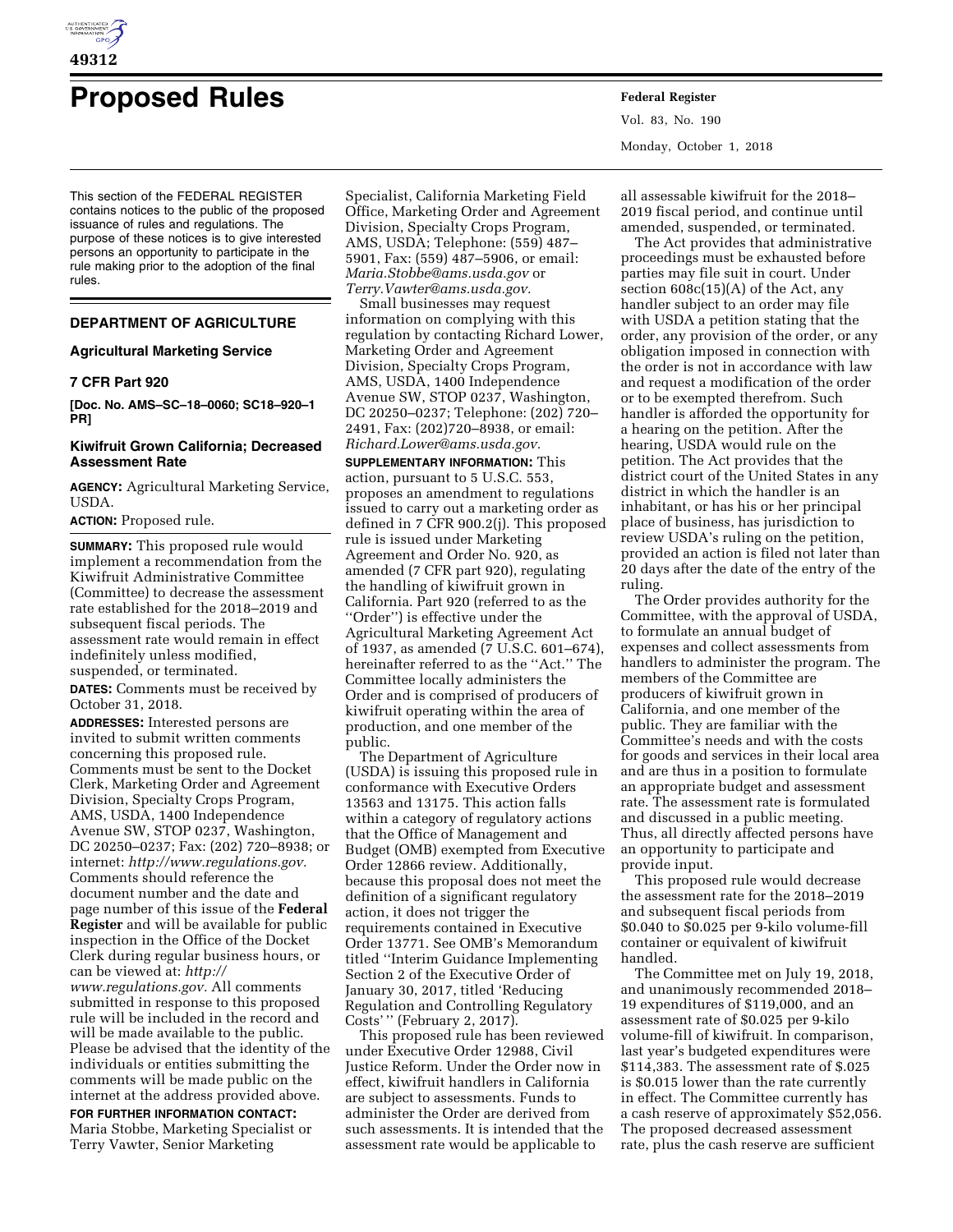to fund the 2018–2019 budgeted expenses.

The major expenditures recommended by the Committee for 2018–2019 include \$80,000 for management services, \$29,000 in office expenditures, and \$10,000 for research. Budgeted expenses for these items in 2017–2018 were \$80,000 for management services, \$24,383 in office expenditures, and \$10,000 for research.

The assessment rate recommended by the Committee was derived by considering anticipated expenses, expected shipments of kiwifruit in the production area, and the level of funds in the authorized reserve. Kiwifruit shipments for the 2018–2019 season are estimated at 4,207,071 9-kilo volume-fill containers, which should provide \$105,177 in assessment income (4,207,071 9-kilo volume-fill containers times \$0.025 per container equals \$105,177). Income derived from handler assessments, along with interest income and funds from the Committee's authorized reserve, would be adequate to cover budgeted expenses. Funds in the reserve (currently \$52,056) would be kept within the maximum permitted by the Order (approximately one fiscal period's expenses).

The assessment rate recommended in this proposal would continue in effect indefinitely unless modified, suspended, or terminated by USDA upon recommendation and information submitted by the Committee and other available information.

Although this assessment rate would be in effect for an indefinite period, the Committee would continue to meet prior to or during each fiscal period to recommend a budget of expenses and consider recommendations for modification of the assessment rate. The dates and times of Committee meetings are available from the Committee or USDA. Committee meetings are open to the public and interested persons may express their views at these meetings. USDA would evaluate Committee recommendations and other available information to determine whether modification of the assessment rate is needed. Further rulemaking would be undertaken as necessary. The Committee's budget for subsequent fiscal periods would be reviewed and, as appropriate, approved by USDA.

#### **Initial Regulatory Flexibility Analysis**

Pursuant to requirements set forth in the Regulatory Flexibility Act (RFA) (5 U.S.C. 601–612), the Agricultural Marketing Service (AMS) has considered the economic impact of this proposed rule on small entities.

Accordingly, AMS has prepared this initial regulatory flexibility analysis.

The purpose of the RFA is to fit regulatory actions to the scale of businesses subject to such actions in order that small businesses will not be unduly or disproportionately burdened. Marketing orders issued pursuant to the Act, and the rules issued thereunder, are unique in that they are brought about through group action of essentially small entities acting on their own behalf.

There are approximately 140 producers of kiwifruit in the production area and approximately 20 handlers subject to regulation under the Order. Small agricultural producers are defined by the Small Business Administration (SBA) as those having annual receipts less than \$750,000, and small agricultural service firms are defined as those whose annual receipts are less than \$7,500,000 (13 CFR 121.201).

According to Committee, USDA Market News, and National Agricultural Statics Service (NASS) data, the average price of kiwifruit for the 2016–17 season was approximately \$0.92 per pound, and the total crop was approximately 9.0 million tray equivalents, or 63 million pounds. Based on the average price and handler-specific annual kiwifruit sales data provided by the Committee, nineteen of the twenty handlers have average annual receipts less than \$7,500,000. Thus, the majority of kiwifruit handlers may be classified as small business entities.

In addition, based on information from the NASS, the average grower price for kiwifruit during the 2016–17 season was approximately \$0.525 cents per pound. The Committee analyzed grower-specific production data and determined that growers with production over 204,081 9-kilo volumefill containers would be classified as large entities (204,081 9-kilo volume-fill containers time 7 pounds per container times \$0.525 per pound = \$749,998). Using the NASS average grower price and the Committee's specific grower production information, at least 130 of 140 producers have annual receipts of less than \$750,000. Thus, the majority of the kiwifruit producers may be classified as small entities.

This proposal would decrease the assessment rate collected from handlers for the 2018–2019 and subsequent fiscal periods from \$0.040 to \$0.025 per 9-kilo volume-fill container of kiwifruit. The Committee unanimously recommended 2018–2019 expenditures of \$119,000, and an assessment rate of \$0.025 per 9 kilo volume-fill container. The proposed assessment rate of \$0.025 is \$0.015 lower than the 2017–2018 rate. The

quantity of assessable commodity for the 2018–2019 fiscal year is estimated at 4,207,071 9-kilo volume-fill container. Thus, the \$0.025 rate should provide \$105,177 in assessment income  $(4,207,071 \times $0.025)$ . Income derived from handler assessments, along with interest income and funds from the Committee's authorized reserve (currently, \$52,056), would be adequate to cover budgeted expenses.

The major expenditures recommended by the Committee for the 2018–2019 fiscal year include \$80,000 for management services, \$29,000 in office expenditures, and \$10,000 for research. Budgeted expenses for these items in 2017–2018 were \$80,000 for management services, \$24,383 in office expenditures, and \$10,000 for research. The Committee estimates that the funds in the reserve (currently \$52,056) would be reduced by \$13,303 to ensure the reserve remains within the maximum permitted by the Order (approximately one fiscal period's expenses).

Prior to arriving at this budget and assessment rate, the Committee considered various options, such as maintaining the current assessment rate and expenditure levels. Alternative expenditure levels were discussed by the Committee, based upon the relative value of various activities to the kiwifruit industry. The Committee ultimately determined that 2018–2019 expenditures of \$119,000 were appropriate, the recommended \$0.025 assessment rate, and the use of \$13,303 from the financial reserve, would be sufficient to meet its expenses.

A review of historical crop and price information, as well as preliminary information pertaining to the upcoming fiscal period, indicates that the shipping point price for the 2017–2018 season averaged about \$17.32 per 9-kilo volume-fill container of California kiwifruit handled. If the 2018–2019 price is similar to the 2017–2018 price, estimated assessment revenue as a percentage of total estimated handler revenue would be 0.14 percent for the 2018–2019 season (\$0.025 divided by \$17.32 per 9-kilo volume-fill container).

This proposed rule would decrease the assessment obligation imposed on handlers. Assessments are applied uniformly on all handlers, and some of the costs may be passed on to producers. However, decreasing the assessment rate would reduce the burden on handlers, and may reduce the burden on producers. This proposal would not have a significant economic impact on a substantial number of small entities.

The Committee's meeting was widely publicized throughout the production